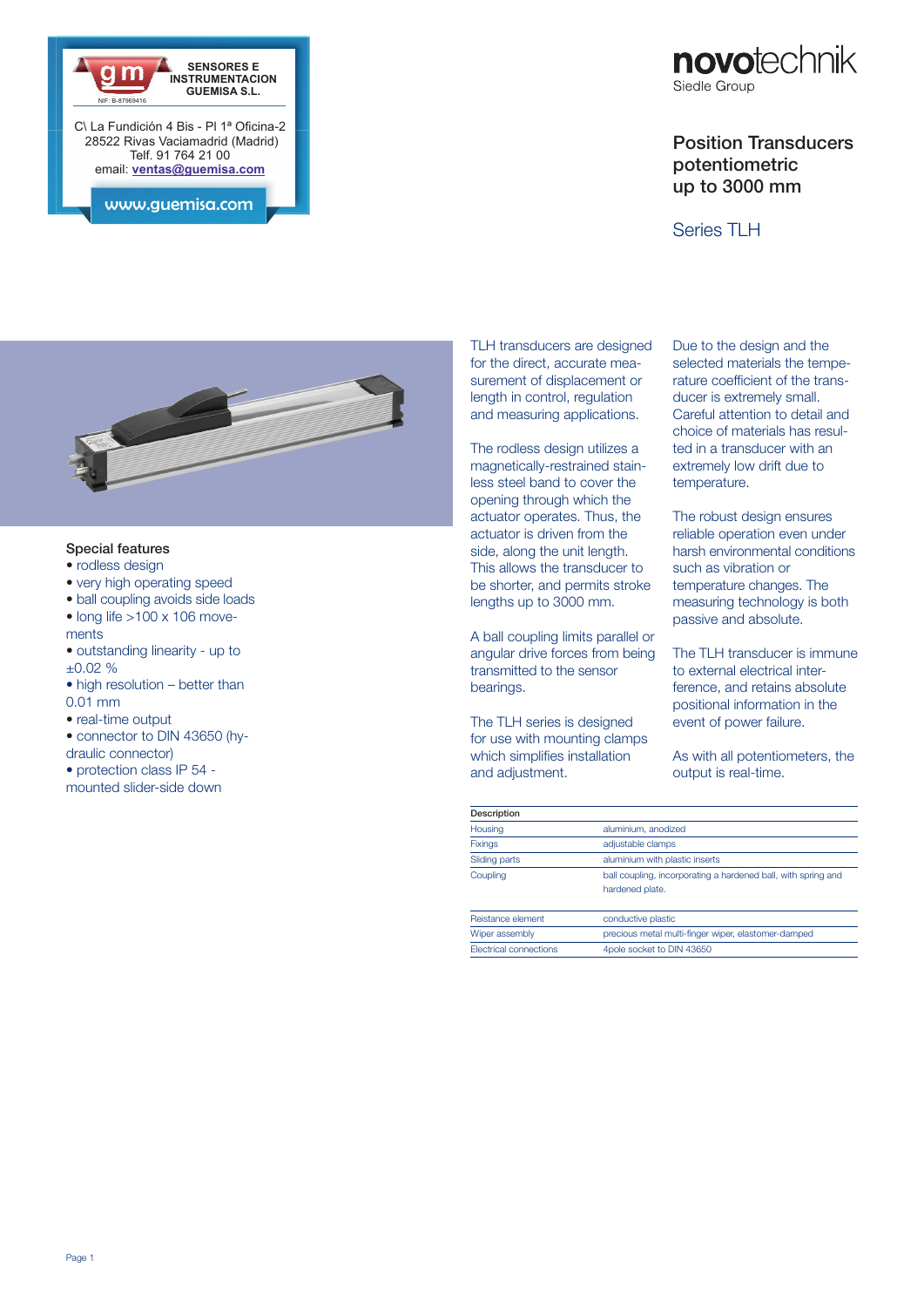



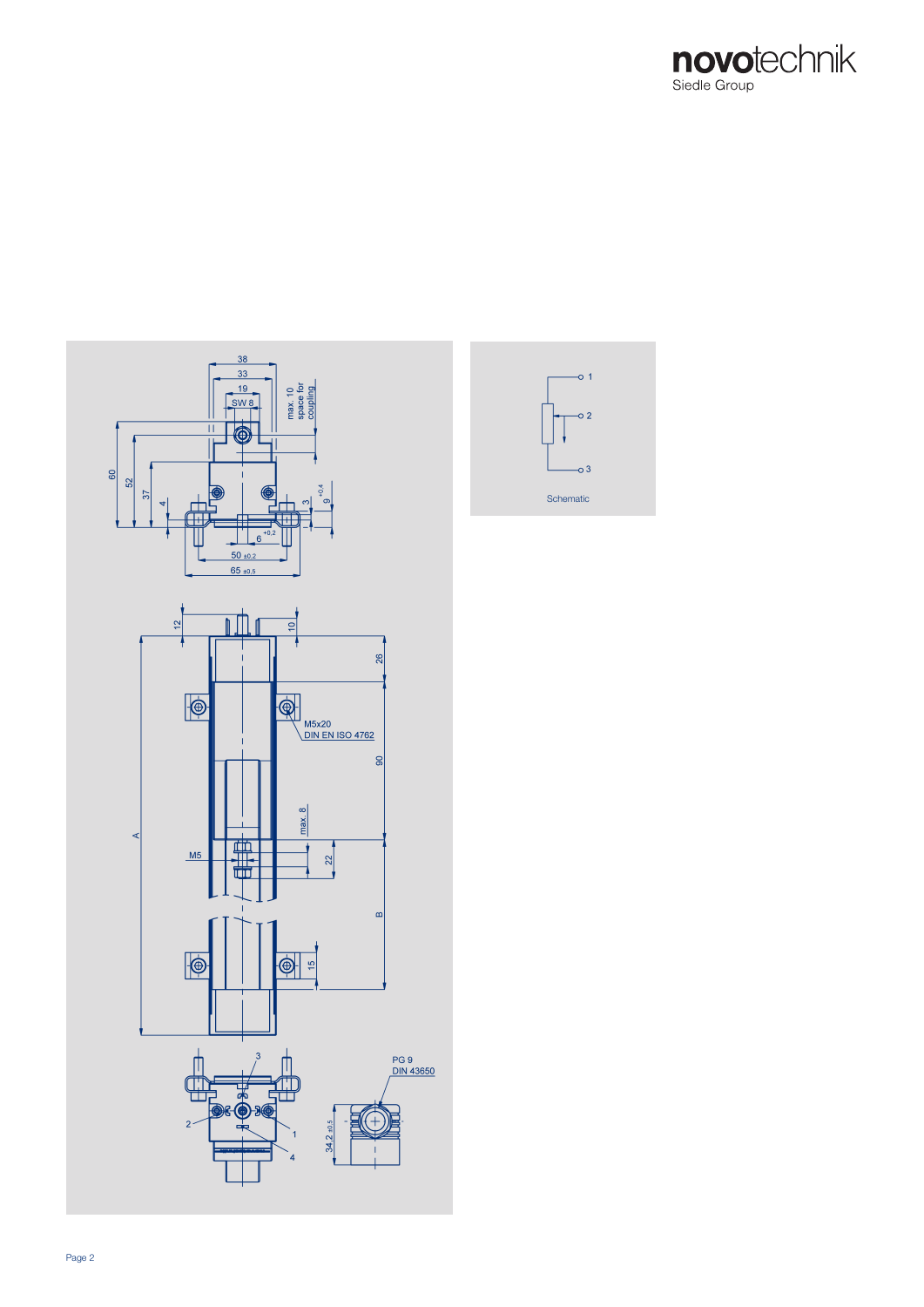# novotechnik

| Type designations                                                           | TLH<br>0100              | <b>TLH</b><br>0130  | <b>TLH</b><br>0150  | <b>TLH</b><br>0225 | <b>TLH</b><br>0300                                    | <b>TLH</b><br>0360 | <b>TLH</b><br>0450 | <b>TLH</b><br>0500 | <b>TLH</b><br>0600 | <b>TLH</b><br>0750 | <b>TLH</b><br>0900 | <b>TLH</b><br>1000 | <b>TLH</b><br>1250 | <b>TLH</b><br>1500 | <b>TLH</b><br>1750 | <b>TLH</b><br>2000 | <b>TLH</b><br>2250 | <b>TLH</b><br>2500 | <b>TLH</b><br>2750 | <b>TLH</b><br>3000 |               |
|-----------------------------------------------------------------------------|--------------------------|---------------------|---------------------|--------------------|-------------------------------------------------------|--------------------|--------------------|--------------------|--------------------|--------------------|--------------------|--------------------|--------------------|--------------------|--------------------|--------------------|--------------------|--------------------|--------------------|--------------------|---------------|
| <b>Electrical Data</b>                                                      |                          |                     |                     |                    |                                                       |                    |                    |                    |                    |                    |                    |                    |                    |                    |                    |                    |                    |                    |                    |                    |               |
| Defined electrical range                                                    | 100                      | 130                 | 150                 | 225                | 300                                                   | 360                | 450                | 500                | 600                | 750                | 900                | 1000               | 1250               | 1500               | 1750               | 2000               | 2250               | 2500               | 2750               | 3000               | mm            |
| <b>Electrical stroke</b>                                                    | 102                      | 132                 | 152                 | 228                | 304                                                   | 366                | 457                | 508                | 610                | 762                | 914                | 1016               | 1270               | 1520               | 1770               | 2020               | 2270               | 2520               | 2770               | 3020               | mm            |
| Nominal resistance                                                          | 3                        | 3                   | 5                   | 5                  | 5                                                     | 5                  | 5                  | 5                  | 5                  | 10                 | 10                 | 10                 | 10                 | 20                 | 20                 | 20                 | 20                 | 20                 | 20                 | 20                 | $k\Omega$     |
| Resistance tolerance                                                        | 20                       |                     |                     |                    |                                                       |                    |                    |                    |                    |                    |                    |                    |                    |                    |                    |                    |                    |                    |                    |                    | $±\%$         |
| Independent linearity                                                       | 0.1                      | 0.09                | 0.08                | 0.07               | 0.06                                                  | 0.05               | 0.05               | 0.05               | 0.05               | 0.04               | 0.04               | 0.04               | 0.03               | 0.03               | 0.03               | 0.02               | 0.02               | 0.02               | 0.02               | 0.02               | $±\%$         |
| Repeatability                                                               | 0.01                     |                     |                     |                    |                                                       |                    |                    |                    |                    |                    |                    |                    |                    |                    |                    |                    |                    |                    |                    |                    | mm            |
| Recommended operating wiper<br>current                                      | $\leq 1$                 |                     |                     |                    |                                                       |                    |                    |                    |                    |                    |                    |                    |                    |                    |                    |                    |                    |                    |                    |                    | μA            |
| Maximum wiper current<br>(due to system malfunction)                        | 10                       |                     |                     |                    |                                                       |                    |                    |                    |                    |                    |                    |                    |                    |                    |                    |                    |                    |                    |                    |                    | mA            |
| Maximum permissible applied voltage                                         | 42                       |                     |                     |                    |                                                       |                    |                    |                    |                    |                    |                    |                    |                    |                    |                    |                    |                    |                    |                    |                    | $\vee$        |
| Effective temperature coefficient of<br>the output-to-applied voltage ratio | typical 5                |                     |                     |                    |                                                       |                    |                    |                    |                    |                    |                    |                    |                    |                    |                    |                    |                    |                    |                    |                    | ppm/K         |
| Insulation resistance (500 VDC)                                             | $\geq 10$                |                     |                     |                    |                                                       |                    |                    |                    |                    |                    |                    |                    |                    |                    |                    |                    |                    |                    |                    |                    | $M\Omega$     |
| Dielectric strength (500 VAC, 50 Hz)                                        | $\leq 100$               |                     |                     |                    |                                                       |                    |                    |                    |                    |                    |                    |                    |                    |                    |                    |                    |                    |                    |                    |                    | μA            |
| <b>Mechanical Data</b>                                                      |                          |                     |                     |                    |                                                       |                    |                    |                    |                    |                    |                    |                    |                    |                    |                    |                    |                    |                    |                    |                    |               |
| Body length (dimension A)                                                   | 250                      | 280                 | 300                 | 376                | 452                                                   | 514                | 605                | 656                | 758                | 910                | 1062               | 1164               | 1418               | 1668               | 1918               | 2168               | 2418               | 2668               | 2918               |                    | 3168 $±2$ mm  |
| Mechanical stroke (dimension B)                                             | 108                      | 138                 | 158                 | 234                | 310                                                   | 372                | 463                | 514                | 616                | 768                | 920                | 1022               | 1276               | 1526               | 1776               | 2026               | 2276               | 2526               | 2776               |                    | 3026 ±2 mm    |
| Total weight                                                                | 440                      | 480                 | 500                 | 620                | 730                                                   | 820                | 950                | 1020               | 1170               | 1390               | 1600               | 1750               | 2110               | 2470               | 2830               | 3200               | 3560               | 3920               | 4280               | 4650               | g             |
| Weight ofsliding part                                                       | 45                       |                     |                     |                    |                                                       |                    |                    |                    |                    |                    |                    |                    |                    |                    |                    |                    |                    |                    |                    |                    | g             |
| Permitted movement of ball coupling                                         |                          |                     |                     |                    | $\pm$ 1° angular offset, $\pm$ 1.5 mm parallel offset |                    |                    |                    |                    |                    |                    |                    |                    |                    |                    |                    |                    |                    |                    |                    |               |
| Operating force<br>horizontal<br>vertical                                   | $\leq 0.4$<br>$\leq 1.1$ |                     |                     |                    |                                                       |                    |                    |                    |                    |                    |                    |                    |                    |                    |                    |                    |                    |                    |                    |                    | N<br>N        |
| <b>Environmental Data</b>                                                   |                          |                     |                     |                    |                                                       |                    |                    |                    |                    |                    |                    |                    |                    |                    |                    |                    |                    |                    |                    |                    |               |
| Temperature range                                                           |                          | $-30+100$           |                     |                    |                                                       |                    |                    |                    |                    |                    |                    |                    |                    |                    |                    |                    |                    |                    |                    |                    | $^{\circ}C$   |
| Vibration                                                                   | 52000<br>$amax = 20$     | $Amax = 0.75$       |                     |                    |                                                       |                    |                    |                    |                    |                    |                    |                    |                    |                    |                    |                    |                    |                    |                    |                    | Hz<br>mm<br>g |
| Shock                                                                       | 50<br>11                 |                     |                     |                    |                                                       |                    |                    |                    |                    |                    |                    |                    |                    |                    |                    |                    |                    |                    |                    |                    | g<br>ms       |
| Life                                                                        |                          | $> 100 \times 10^6$ |                     |                    |                                                       |                    |                    |                    |                    |                    |                    |                    |                    |                    |                    |                    |                    |                    |                    |                    | movem.        |
| Operating speed                                                             | 10                       |                     |                     |                    |                                                       |                    |                    |                    |                    |                    |                    |                    |                    |                    |                    |                    |                    |                    |                    |                    | m/s max.      |
| Operational acceleration                                                    | 200 (20 g)               |                     |                     |                    |                                                       |                    |                    |                    |                    |                    |                    |                    |                    |                    |                    |                    |                    |                    |                    |                    | $m/s2$ max.   |
| <b>Protection class</b>                                                     |                          |                     | IP40 (DIN EN 60529) |                    | IP54 (DIN EN 60529) mounted actuator side down        |                    |                    |                    |                    |                    |                    |                    |                    |                    |                    |                    |                    |                    |                    |                    |               |